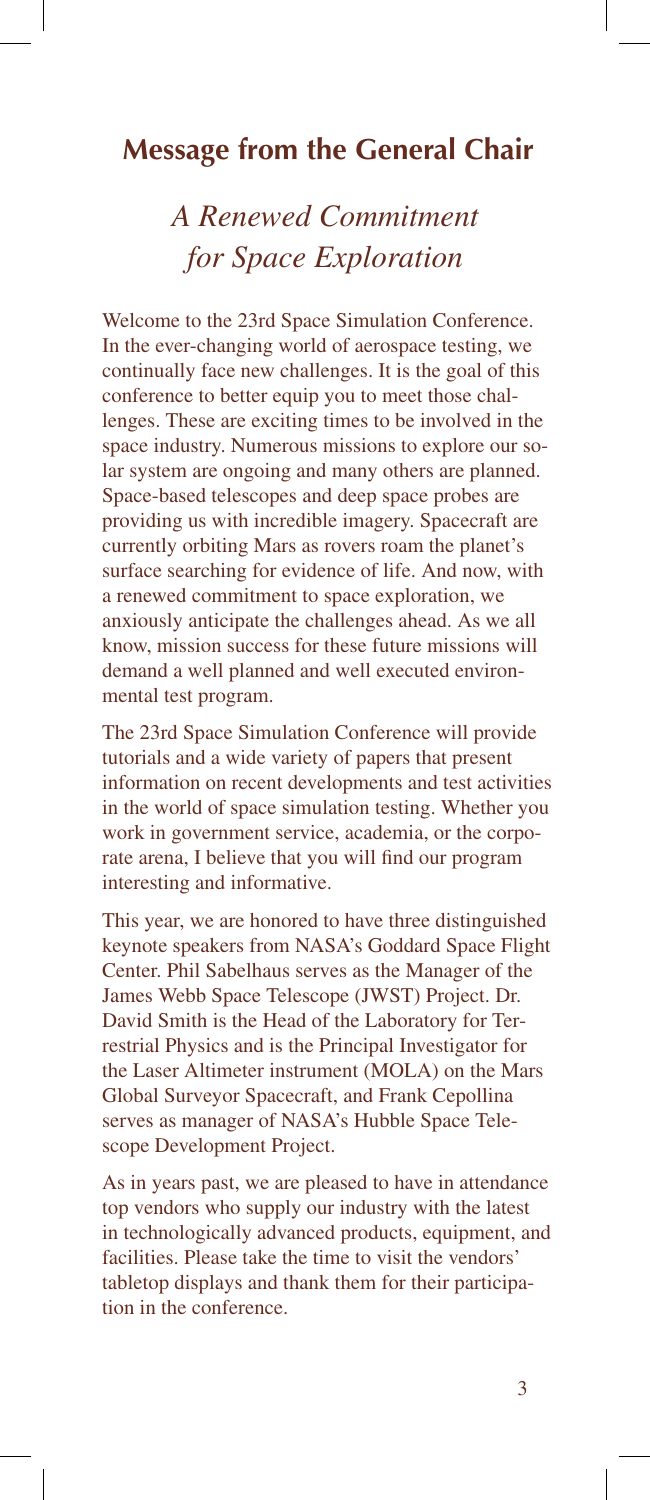I would like to take this opportunity to thank two vendors in particular, XL Technology Systems and DynaVac, for their generosity. XL Technology Systems will be hosting our conference reception at the National Aquarium in Baltimore on Tuesday evening, November 9th. Please join us for a delightful evening of scrumptious hor d'oeuvres while socializing with the other attendees and their guests in this spectacular venue. DynaVac will provide luxury motorcoach transportation from Annapolis to the Aquarium.

Finally, I want to thank those of you who made this conference possible. Thank you to all of our speakers and authors for your efforts to provide highquality papers and presentations. A great big thank you goes to the technical program committee and conference management committee. Without their help this conference would not have been possible. Most of all I want to thank and acknowledge our technical program chair, Bob Tomkiewicz, for all his hard work in organizing the program. Thanks to our previous chairmen, Terry Fisher and John Hazen, for their counsel and assistance. Thanks to Hal Fox, our publicity chair, for all his support with the conference web site and program publication, and thanks to Bill Wilkinson and Nabil Copty who have provided an excellent tutorial program.

Welcome and enjoy the conference.

 William N. Breeden III General Chair

*Hotel and IEST Information* Hotel contact number: (410) 224-3150 IEST contact number: (847) 255-1561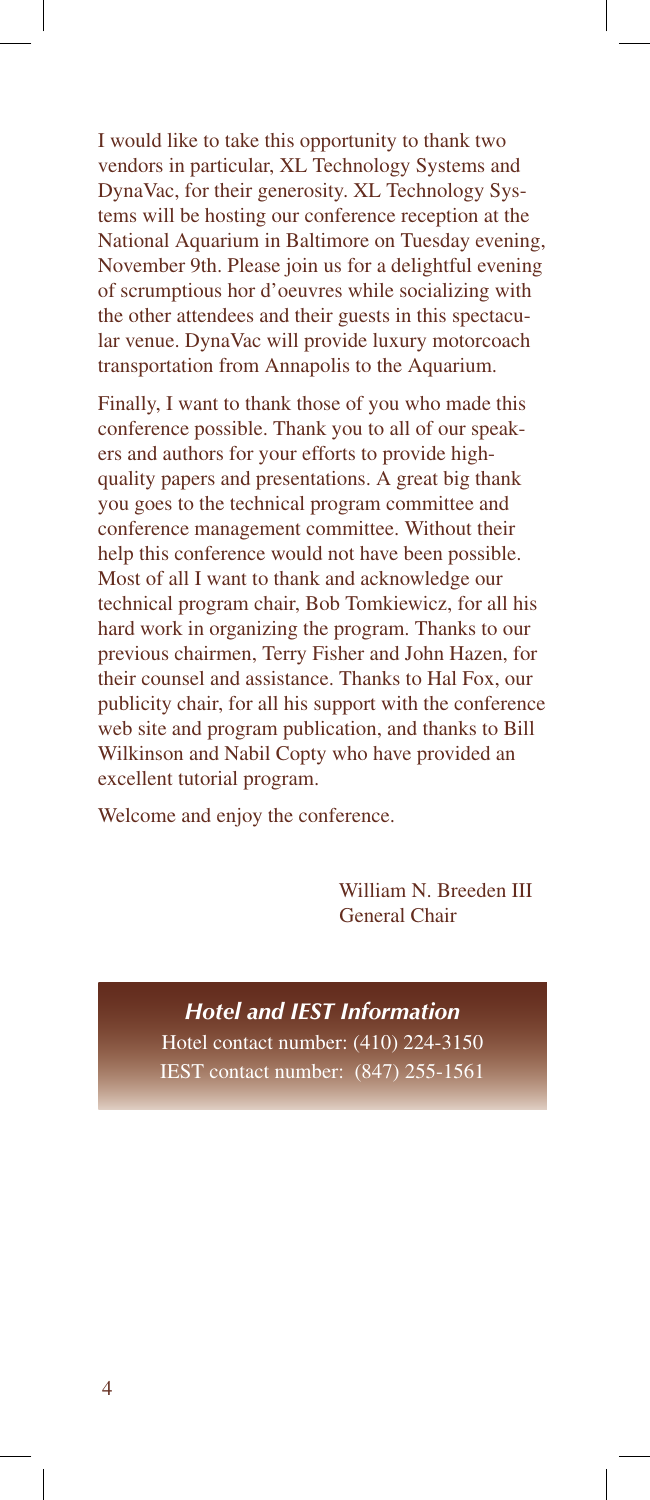### *TUTORIALS Monday, November 8, 2004*

| $7:30$ AM         | <b>Registration</b>                                                                       |
|-------------------|-------------------------------------------------------------------------------------------|
| 8:10 AM           | <b>Introduction</b>                                                                       |
| $Co-Chair$        | William O. Wilkinson<br>The Johns Hopkins University                                      |
| $Co-Chair$        | <b>Applied Physics Laboratory</b><br><b>Nabil Copty</b><br>ManTech/NSI                    |
| 8:15 AM           | <b>Session 1</b><br><b>Spacecraft Alignment Techniques</b>                                |
| $9:40 \text{ AM}$ | <b>Session 2</b><br><b>The Future Direction of Vibra-</b><br>tion Testing                 |
| $1:15$ PM         | <b>Session 3</b><br><b>Techniques for Verification of</b><br><b>Contamination Control</b> |
| 3:00 PM           | <b>Session 4</b><br><b>Engineering for Thermal/Vacu-</b><br>um Test Operations            |
| $4:30$ PM         | <b>Tutorial Sessions End</b>                                                              |

### *6:30 PM Joint Reception with the IEST Fall Conference*

*The joint Welcome Reception will be Monday evening in the Arundel C Ballroom with the vendor exhibits. We plan on hors d'oeuvres, cash bar, and a chance to visit the vendor exhibits.*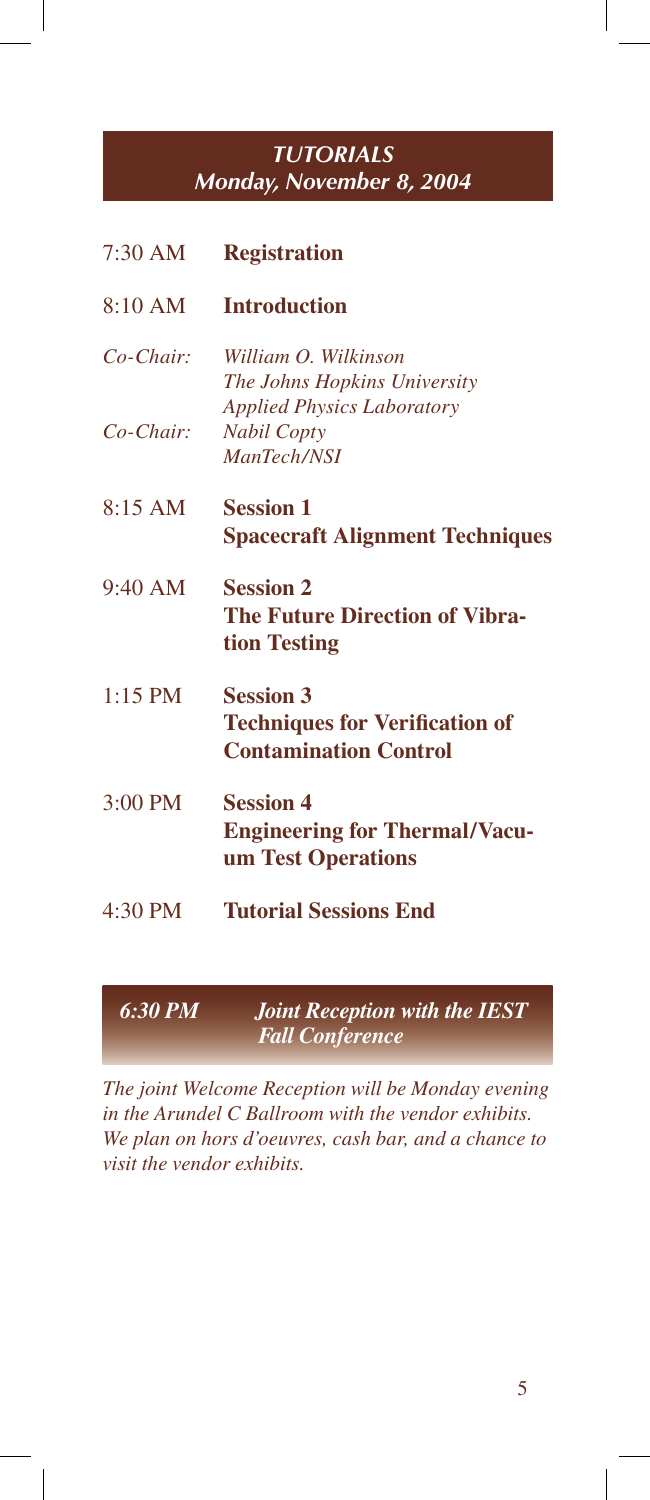### *TUTORIAL DESCRIPTION*

#### **Session 1 - Spacecraft Alignment Techniques**

*Instructor: Carlos G. Aviado Senior Optics Engineer ManTech International Corporation at GSFC*

A short course on alignment techniques with an introduction to photogrammetry as used in the analysis of complex structure deformation during real-time thermal/vacuum testing. Course will include camera selection, placement geometry, target placement. Data bundling, target maps, data analysis, and test reporting will also be discussed.

#### **Session 2 - The Future Direction of Vibration Testing (Panel Session)**

*Moderator: Don Hershfeld Senior Mechanical Engineer ManTech International Corporation at GSFC*

*Panelists: Terry Sharton (former JPL, now private consultant); Brian Ross, GSFC; and Tony Keller, Spectral Dynamics*

We continue to conduct vibration tests the same way that we have been doing them for years, even though our technology has advanced greatly. Join Mr. Hershfeld in discussing several challenging problems, applying new technologies and resourceful solutions in the art and science of vibration testing.

Interactive Panel Session with distinguished panel members.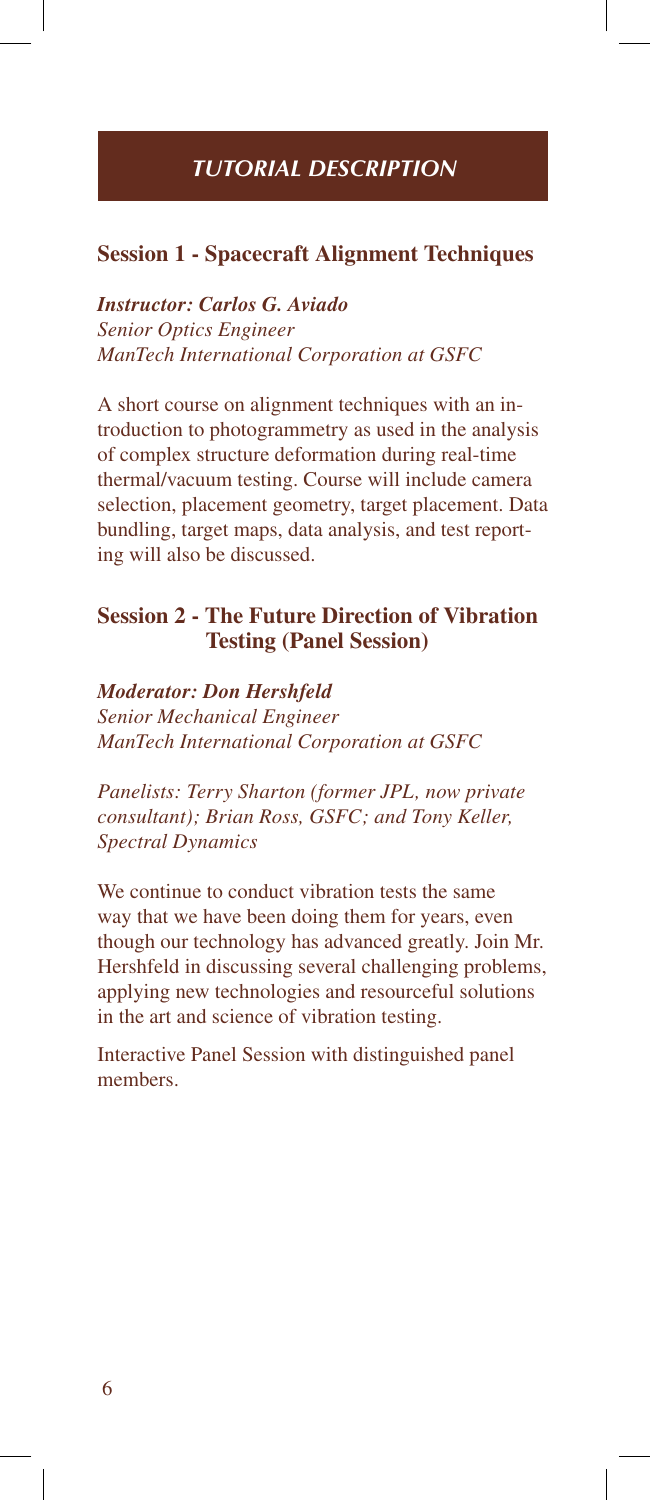#### **Session 3 - Techniques for Verification of Contamination Control (Panel Session)**

*Moderator: Patrick Hogue Senior Contamination Engineer The Johns Hopkins University Applied Physics Laboratory*

Proven and efficient techniques for precision cleaning and cleanliness verification for aerospace contamination control will be discussed. New cleanroom monitoring technologies such as surface acoustic wave (SAW) to measure nonvolatile residue deposition rates, solid phase micro-extraction (SPME) to measure purge gas purity, and automated optical inspection (AOI) to measure percent area coverage on wafers and Gel-Paks will also be presented. Interactive Panel Session with distinguished panel members.

#### **Session 4 - Engineering for Thermal/Vacuum Test Operations**

*Instructor: Andy Webb Senior Facility Engineer The Johns Hopkins University Applied Physics Laboratory*

A short course on the math and science used in everyday operation of a Thermal/Vacuum Test Facility. Most of us in T/V testing have developed a sense of what works and what doesn't through related testing experiences. Engineers and technicians can learn to make educated decisions when designing or troubleshooting thermal vacuum issues through the application of practical math and physics and an understanding of how these relate to the test application or problem.

> *Question & Answer Discussions to Follow Each Session*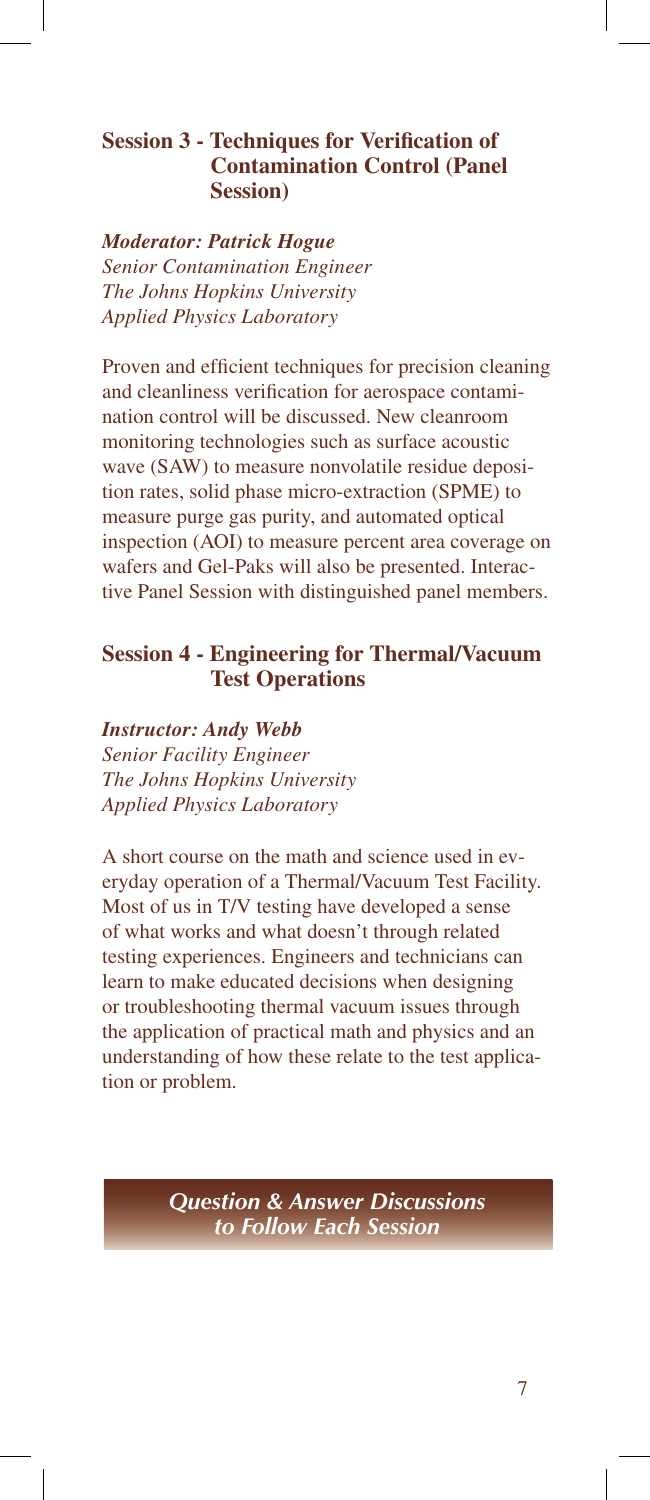### *RECEPTION AT NATIONAL AQUARIUM*

Please join us at our conference reception on Tuesday evening, November 9th, for a delightful evening of

scrumptious hor d'oeuvres while socializing with the attendees and their guests at the National Aquarium in Baltimore. It's a water wonderland



showcasing a stunning variety of aquatic creatures while teaching visitors how best to preserve their homes.

Believe it or not, you can tour the tidewaters of Maryland, the Pacific coastland, or a tropical rainforest without leaving Baltimore. Or go deeper and deeper through the Atlantic coral reef into the open ocean, observing numerous species of fish and the sharks that swim at the lowest depths.

In addition to well-designed permanent exhibits, dolphins wave, jump, and flip in regularly scheduled shows at the Marine Mammal Pavilion. Catch an underwater view from the atrium below or watch the tricks from the stands, but be warned: The bleachers marked Splash Zone really are splash zones.

The National Aquarium is devoted to conservation. Put your loose change in one of the strategically placed converted parking meters to help preserve the Amazon rain forest and the Atlantic coral reef.

*The conference management team would like to express their appreciation to XL Technology Systems for hosting this outstanding event and to DynaVac for supplying the transportation from Annapolis to the Aquarium.*



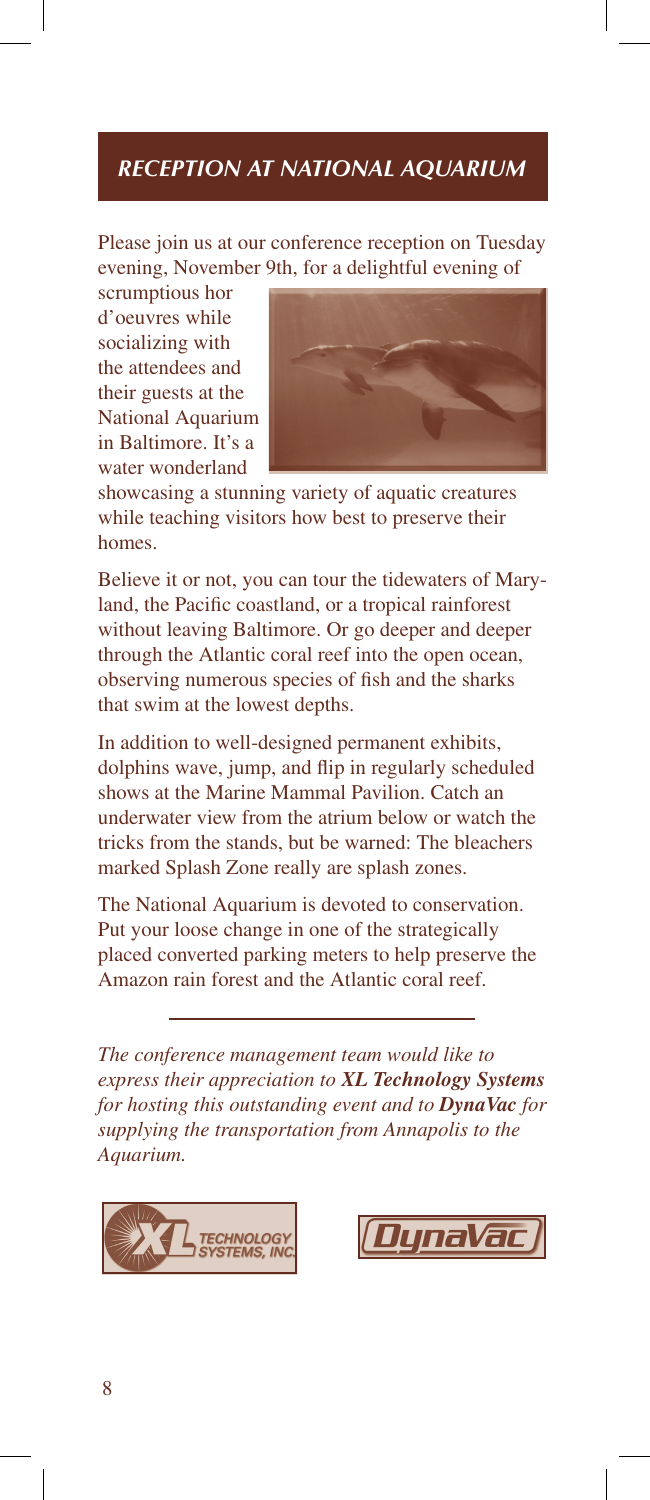# *CONFERENCE Tuesday, November 9, 2004*

| $7:30 \text{ AM}$<br>8:30 AM | <b>Registration</b><br><b>Welcome - Conference General</b><br><b>Chair</b><br>William N. Breeden III<br>Lockheed Martin Space Systems Co. |
|------------------------------|-------------------------------------------------------------------------------------------------------------------------------------------|
| 8:40 AM                      | <b>Welcome - President IEST</b>                                                                                                           |
|                              | Jan Eudy                                                                                                                                  |
| $8:45$ AM                    | <b>Keynote Speaker</b>                                                                                                                    |
|                              | <b>Phil Sabelhaus</b>                                                                                                                     |
|                              | <b>NASA Project Manager</b>                                                                                                               |
|                              | James Webb Space Telescope                                                                                                                |
| $9:25$ AM                    | <b>Welcome - Technical Program</b>                                                                                                        |
|                              | <b>Chair</b>                                                                                                                              |
|                              | <b>Bob Tomkiewicz</b>                                                                                                                     |
|                              | The Johns Hopkins University                                                                                                              |
|                              | <i>Applied Physics Laboratory</i>                                                                                                         |

# **SESSION 1 - DYNAMICS TESTING**

| Chair:    | Raj Singhal, Canadian Space Agency                                            |
|-----------|-------------------------------------------------------------------------------|
| Co-Chair: | Elie Choueiry, Canadian Space Agency                                          |
| 9:30 AM   | <b>Upgrade of the Goddard Space</b><br><b>Flight Center's Mass Properties</b> |
|           | <b>Measuring System</b>                                                       |
|           | Brian P. Ross, Christopher McLeod                                             |
|           | - NASA Goddard Space Flight Center                                            |
| 9:55 AM   | <b>Feasibility of Force Limited Vi-</b>                                       |
|           | <b>bration Testing of Components</b>                                          |
|           | R. Foss - Lockheed Martin Astronautics                                        |
| 10:20 AM  | <b>Coffee Break - Visit Vendor</b>                                            |
|           | <b>Booths</b>                                                                 |
| 10:50 AM  | <b>Mass Properties Testing of the</b>                                         |
|           | <b>Mars Exploration Rovers</b>                                                |
|           | Jason Greene - Lockheed Martin                                                |
|           | <b>Space Systems</b>                                                          |
| 11:15 AM  | <b>Satellite Testing Keys: Accurate</b>                                       |
|           | <b>Sine Testing with Tracking Fil-</b>                                        |
|           | ters and Notching                                                             |
|           | Gary Marraccini - Spectral Dynamics,                                          |
|           | Inc.                                                                          |
| 11:40 AM  | Lunch (on your own)                                                           |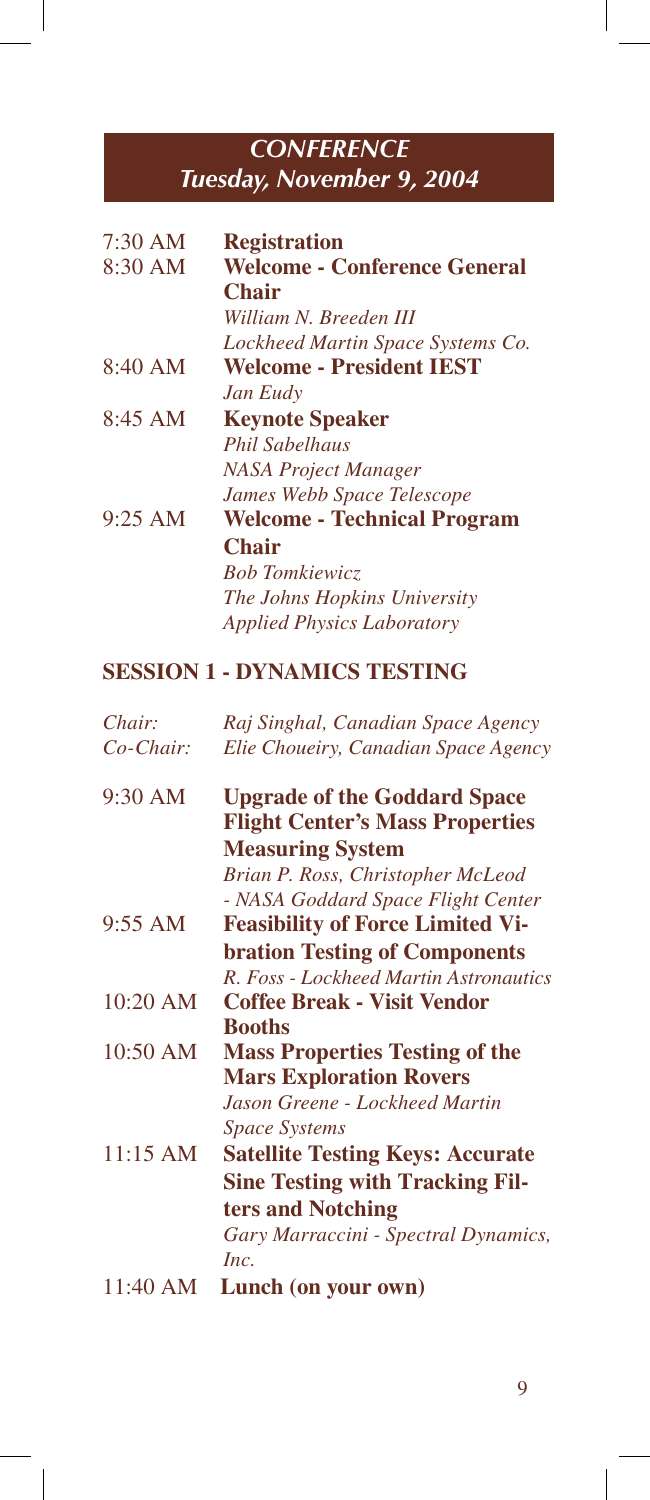### **SESSION 2 - NEW CAPABILITIES AND FACILITIES - 1**

| Chair:       | Ed Packard, NASA Goddard Space             |
|--------------|--------------------------------------------|
|              | <b>Flight Center</b>                       |
| $Co$ -Chair: | Nabil Copty, ManTech Aerospace             |
| 1:05 PM      | <b>State of the Art Multi-Functional</b>   |
|              | <b>Dynamics Test Facility</b>              |
|              | Jason Yocum - Spectrum Astro               |
| 1:30 PM      | <b>New ESA EMC Test Facility</b>           |
|              | <b>MAXWELL</b>                             |
|              | Alexandre Popovitch, J. L. Suchail-        |
|              | <i><b>ESA/ESTEC</b></i>                    |
| 1:55 PM      | <b>Goddard Space Flight Center</b>         |
|              | <b>Spacecraft Magnetic Test Facility</b>   |
|              | <b>Restoration Project</b>                 |
|              | Robert Vernier, Todd Bonalksy,             |
|              | James Slavin - NASA Goddard Space          |
|              | <b>Flight Center</b>                       |
| 2:20 PM      | <b>Cryotesting of the James Webb</b>       |
|              | <b>Space Telescope's Integrated</b>        |
|              | <b>Science Instrument Module</b>           |
|              | Julie Van Campen - NASA Goddard            |
|              | <b>Space Flight Center</b>                 |
| 2:45 PM      | <b>Coffee Break - Visit Vendor</b>         |
|              | <b>Booths</b>                              |
| 3:10 PM      | <b>James Webb Space Telescope</b>          |
|              | (JWST) Integrated Science In-              |
|              | strument Module (ISIM) Cryo-               |
|              | genic Component Development                |
|              | <b>Test Facility</b>                       |
|              | Edward A. Packard, Christopher S.          |
|              | Skocik, Stuart D. Glazer, Daniel K.        |
|              | Hayward, Julius W. Tolso                   |
| 3:35 PM      | NASA Goddard Space Flight Center           |
|              | <b>Low Vibration 35" Cryopump</b>          |
|              | Ted Kobel - XL Technology Systems,<br>Inc. |
| 4.00 PM      | <b>Session Ends</b>                        |
| 4:45 PM      | <b>Buses Leave for Conference</b>          |
|              | <b>Reception</b>                           |
|              |                                            |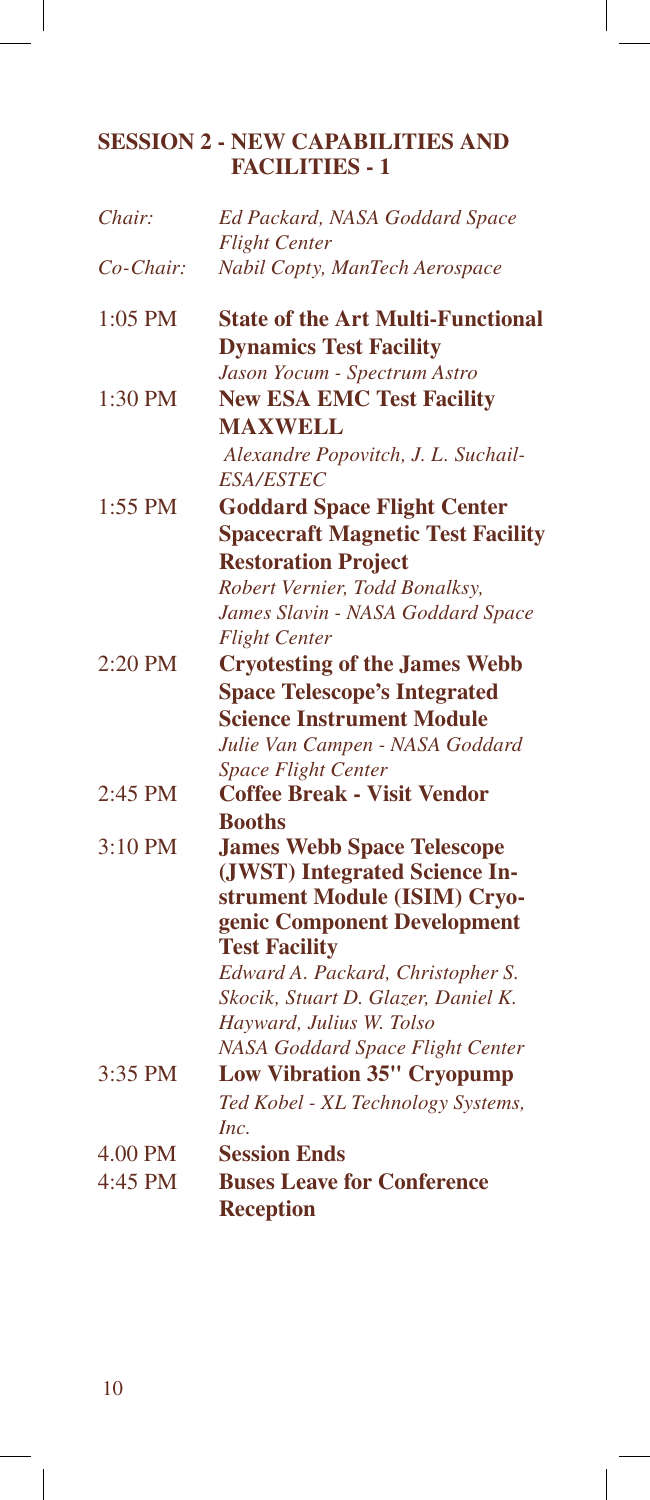# *CONFERENCE Wednesday, November 10, 2004*

| 7:30 AM                                                    | <b>Registration</b>                                 |  |
|------------------------------------------------------------|-----------------------------------------------------|--|
| 8:30 AM                                                    | <b>Keynote Speaker</b>                              |  |
|                                                            | David E. Smith, Chief, Laboratory for               |  |
|                                                            | Terrestrial Physics, NASA Goddard                   |  |
|                                                            | <b>Space Flight Center</b>                          |  |
| <b>SESSION 3 - DATA ACQUISITION AND</b><br><b>ANALYSES</b> |                                                     |  |
| Chair:                                                     | Jim Sisco, NASA Marshall Space                      |  |
|                                                            | <b>Flight Center</b>                                |  |
| Co-Chair:                                                  | Manfred Dieh, Lockheed Martin                       |  |
|                                                            | Space Systems Company                               |  |
| 9:15 AM                                                    | <b>Goddard Space Flight Center's</b>                |  |
|                                                            | <b>Structural Dynamics Data Ac-</b>                 |  |
|                                                            | quisition System                                    |  |
|                                                            | Christopher McLoed - ManTech Aero-                  |  |
| 9:40 AM                                                    | space<br><b>Remote Control of Equipment</b>         |  |
|                                                            | and Processes for Data Acquisi-                     |  |
|                                                            | tion and Control Systems via the                    |  |
|                                                            | <b>Internet</b>                                     |  |
|                                                            | Atul Patel, Robert Bauer - The Boeing               |  |
|                                                            | Company                                             |  |
|                                                            | <b>Integrated Defense Systems</b>                   |  |
| 10:05 AM                                                   | <b>Software Design for Large Ther-</b>              |  |
|                                                            | mal Vacuum Chamber Control                          |  |
|                                                            | and Data Acquisition                                |  |
|                                                            | E. Comandatore, P. Giordano, P.                     |  |
|                                                            | Messidoro - Alenia Spazio S.p.A.; Jim               |  |
|                                                            | Fallon, Tim Dense - Lockheed Martin                 |  |
|                                                            | <b>Space Systems Company</b>                        |  |
| 10:30 AM                                                   | <b>Coffee Break - Visit Vendor</b>                  |  |
|                                                            | <b>Booths</b>                                       |  |
|                                                            | <b>SESSION 4 - THERMAL VACUUM</b><br><b>TESTING</b> |  |
| Chair:                                                     | Hadi Navid, The Johns Hopkins Uni-                  |  |
|                                                            | versity Applied Physics Laboratory                  |  |
| $Co-Chair:$                                                | Andy Webb, The Johns Hopkins Uni-                   |  |
|                                                            | versity Applied Physics Laboratory                  |  |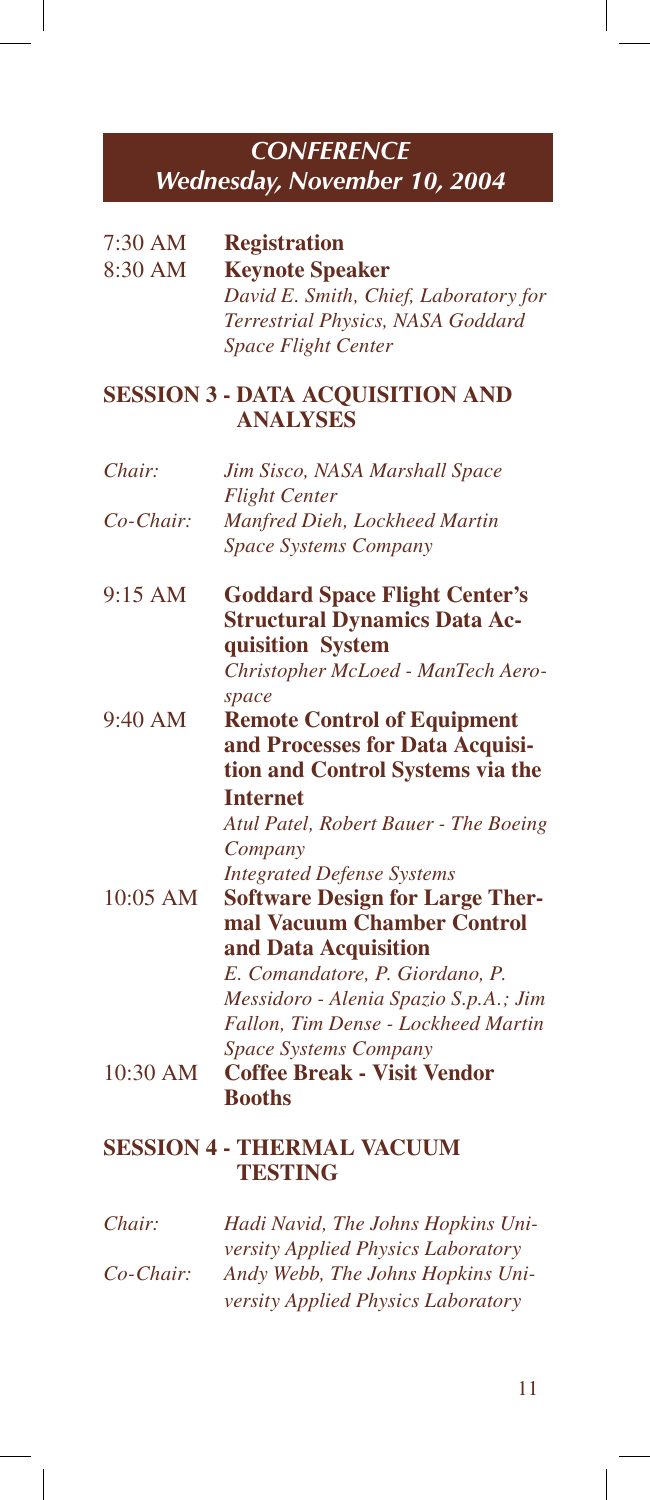| 11:00 AM   | <b>The MESSENGER Visible Im-</b><br>ager Thermal Design: Preparing<br>for Operation in Orbit Around<br><b>Mercury</b><br><b>Bruce Williams - The Johns Hopkins</b> |
|------------|--------------------------------------------------------------------------------------------------------------------------------------------------------------------|
| 11:25 AM   | University Applied Physics Laboratory<br><b>Swift Observatory Space Simula-</b><br>tion Testing                                                                    |
|            | Mellina Espiritu - NASA Goddard<br><b>Space Flight Center</b>                                                                                                      |
| 11:50 AM   | <b>Thermal Vacuum Testing of the</b><br><b>MESSENGER Spacecraft</b>                                                                                                |
|            | Jack Ercol, The Johns Hopkins Uni-                                                                                                                                 |
|            | versity Applied Physics Laboratory                                                                                                                                 |
| 12:15 PM   | Lunch (on your own)                                                                                                                                                |
|            | <b>SESSION 5 - NEW CAPABILITIES AND</b><br><b>FACILITIES - 2</b>                                                                                                   |
| Chair:     | Don Benson, Northrop Grumman                                                                                                                                       |
| $Co-Chair$ | Dave Feick, Northrop Grumman                                                                                                                                       |
| 1:45 PM    | <b>Electric Thruster Backflux and</b><br><b>Other Simulated Space Environ-</b><br>ment Effects in AEDC's CCOSE<br><b>Chamber</b>                                   |
|            | Dustin Crider - Arnold Engineering<br><b>Development Center</b>                                                                                                    |
| 2:10 PM    | <b>Verification and Validation of a</b>                                                                                                                            |
|            | <b>Combined Thermal Vibration</b><br><b>Facility at the DFL</b>                                                                                                    |
|            | Raj Singhal - Canadian Space Agency<br>David Florida Laboratory                                                                                                    |
| $2:35$ PM  | <b>Refurbishment of a Large Ther-</b>                                                                                                                              |
|            | mal Vacuum Chamber<br>Raymond J. LeBlanc, Elie Choueiry                                                                                                            |
|            | - Canadian Space Agency David                                                                                                                                      |
| 3:00 PM    | Florida Laboratory<br><b>Environmental Chamber Area</b><br>(ECA)                                                                                                   |
|            | Manfred Diehl, Alan Merrick - Lock-<br>heed Martin Space & Strategic Missiles                                                                                      |
| 3:25 PM    | <b>Coffee Break - Visit Vendor</b><br><b>Booths</b>                                                                                                                |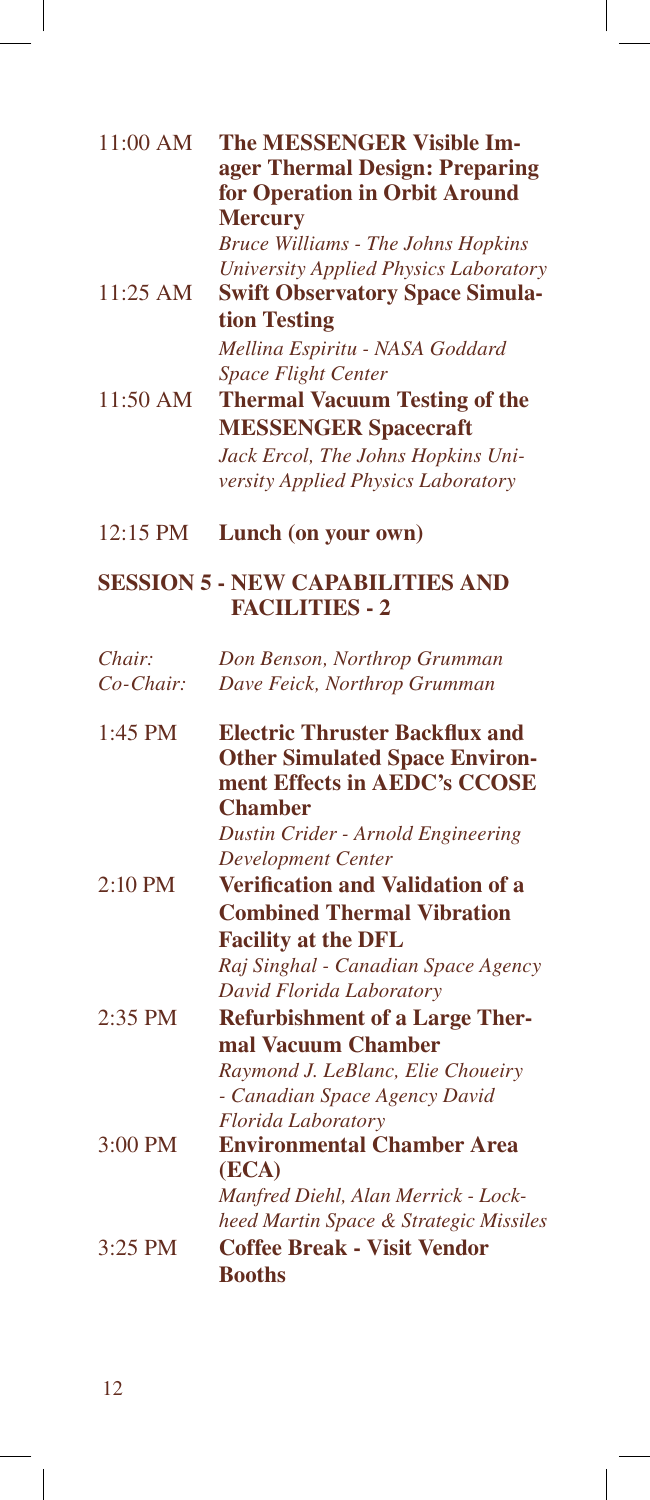| $3:50$ PM | <b>Design, Integration, and Test</b><br>of Spectrum Astro's Thermal<br><b>Vacuum Chamber</b> |
|-----------|----------------------------------------------------------------------------------------------|
| $4:15$ PM | Daniel Corral - Spectrum Astro<br><b>Session Ends</b>                                        |
|           | 5:30-7:00 PM Networking Party in Arundel<br><b>Ballroom</b>                                  |

*The Networking Party will be Wednesday evening in the Arundel C Ballroom with the Vendor exhibits. We plan on hors d'oeuvres, cash bar, and a chance to visit the vendor exhibits.*

# *Thursday, November 11, 2004*

| 7:30 AM      | <b>Registration</b>                    |
|--------------|----------------------------------------|
| 8:15 AM      | <b>Keynote Speaker</b>                 |
|              | Frank Cepollina, Manager, Hubble       |
|              | Space Telescope Development Project,   |
|              | NASA Goddard Space Flight Center       |
|              | <b>SESSION 6 - CONTAMINATION</b>       |
| Chair:       | Dave Cornog, Boeing                    |
| $Co$ -Chair: | Patricia A. Hansen, NASA Goddard       |
|              | <b>Space Flight Center</b>             |
| 9:00 AM      | <b>Lessons Learned from the</b>        |
|              | <b>Hubble Space Telescope (HST)</b>    |
|              | <b>Contamination Control Program</b>   |
|              | Patricia A. Hansen, Jacqueline A.      |
|              | Townsend, Randy Hedgeland - NASA       |
|              | Goddard Space Flight Center            |
| 9:25 AM      | <b>The Swift Project Contamination</b> |
|              | <b>Control Program: A Managed-</b>     |
|              | <b>Risk Approach for Achieving On-</b> |
|              | <b>Orbit Performance Requirements</b>  |
|              | Patricia A. Hansen, Diane T. Day,      |
|              | Mark S. Secunda, Glenn P. Rosecrans    |
|              | - NASA Goddard Space Flight Center     |
| 9:50 AM      | <b>QCM Thermo-Gravimetric</b>          |
|              | <b>Analysis (TGA) Comparisons</b>      |
|              | Glenn Rosecrans, George Meadows        |
|              | - Swales Aerospace, Inc.               |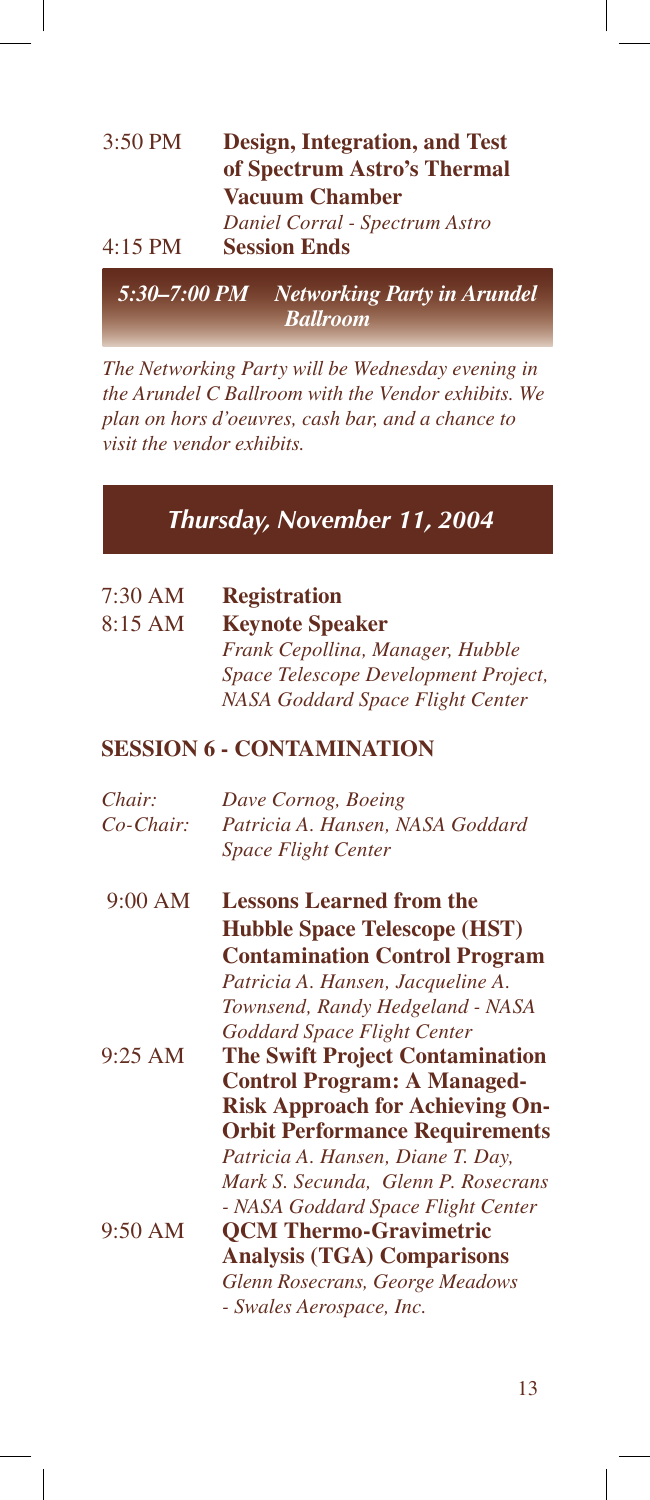| 10:15 AM<br>10:30 AM | <b>Coffee Break</b><br><b>Evaluation of Particulate Gener-</b><br>ation from Disposable Cleanroom<br><b>Garments</b><br>Monali B. Joshi, Raymond J. LeVesque<br>II - Swales Aerospace, Inc.                                 |
|----------------------|-----------------------------------------------------------------------------------------------------------------------------------------------------------------------------------------------------------------------------|
|                      | <b>SESSION 7 - SIMULATIONS AND</b><br><b>SPECIAL TOPICS</b>                                                                                                                                                                 |
| Chair:<br>Co-Chair:  | Otto Brunner, ESA/ESTEC<br><b>Bob Tomkiewicz, The Johns Hopkins</b><br>University, Applied Physics Labora-<br>tory                                                                                                          |
| 10:55 AM             | <b>New Force Measurement Device</b><br>for <b>ARIANE</b> 5 Payloads                                                                                                                                                         |
| 11:20 AM             | Otto Brunner, Francesco Ratti-ESA/<br><b>ESTEC</b><br><b>Environmental Test Program</b><br>for the Mars Exploration Rover<br><b>Project</b>                                                                                 |
|                      | Terry C. Fisher - California Institute<br>of Technology Jet Propulsion Labora-                                                                                                                                              |
| 11:45 AM             | tory<br><b>SUV Rollover Test</b><br>William Chambers - ManTech                                                                                                                                                              |
| 12:10 PM             | Aerospace<br><b>HTEST: A Configurable Trig-</b><br>gered Data System for Simulat-<br>ing Space System Data Source                                                                                                           |
| 12:35 PM             | <b>Integration</b><br>Kara L. Nance, Brian Hay, Mark Lisee<br>- Department of Mathematical Sci-<br>ences, University of Alaska Fairbanks<br>Vacuum/Zero Net-Gravity Ap-<br>plication for On-Orbit TPS Tile<br><b>Repair</b> |
| 1:00 PM              | Emilie J. Siochi, Donald H. Humes,<br>Gale A. Harvey - NASA Langley<br><b>Research Center</b><br><b>Session-Technical Program Ends</b>                                                                                      |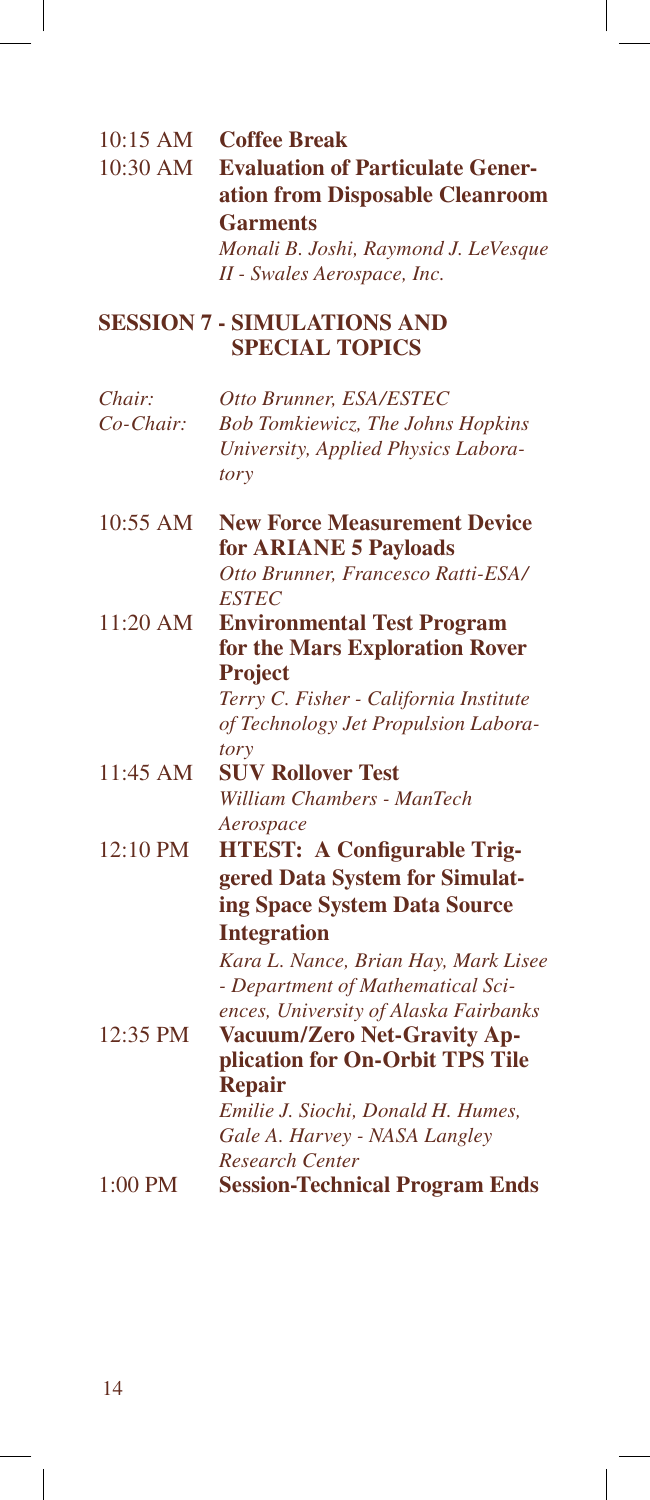# *SPEAKER INFORMATION*

#### *Phil Sabelhaus - Keynote Speaker, Tuesday*



Phil Sabelhaus serves as the Manager of the James Webb Space Telescope (JWST) Project at NASA's Goddard Space Flight Center. The JWST project is responsible for the development, launch, operations, and science data processing for the 21st cen-

tury follow-on of the highly successful Hubble Space Telescope.

Phil has over 20 years of distinguished experience at NASA. Over this time, he has served as the Thermosphere, Ionosphere, Mesosphere, Energetics and Dynamics (TIMED) Deputy Project Manager, the total Ozone Mapping Spectrometer (TOMS) Project Manager, the Geostationary Operational Environmental Satellites (GOES) Deputy Project Manager, and the Landsat 7 Project Manager. In late 1998, Phil was appointed the Deputy Associate Director of Flight Projects for EOS Development. As part of these duties, he served as the ESSP VCL Project Manager and the EOS Aqua Project Manager. In September 2001, Mr. Sabelhaus was appointed the Associate Director of Flight Projects for EOS. Phil graduated from the University of Maryland with a B.S. in Mechanical Engineering.

 The JWST project is currently in phase B with its launch scheduled for August 2011. The project is a partnership between NASA, ESA, and CSA. The U.S. JWST team is in place with the selection of Northrop Grumman Space Technology (NGST) as the prime contractor for the telescope and the Space Telescope Science Institute (STScI) as the mission operations and science data processing lead.

 As our Tuesday keynote speaker, Phil will provide an overview of the planned JWST science, current architecture, and mission status, including technology developments and risks.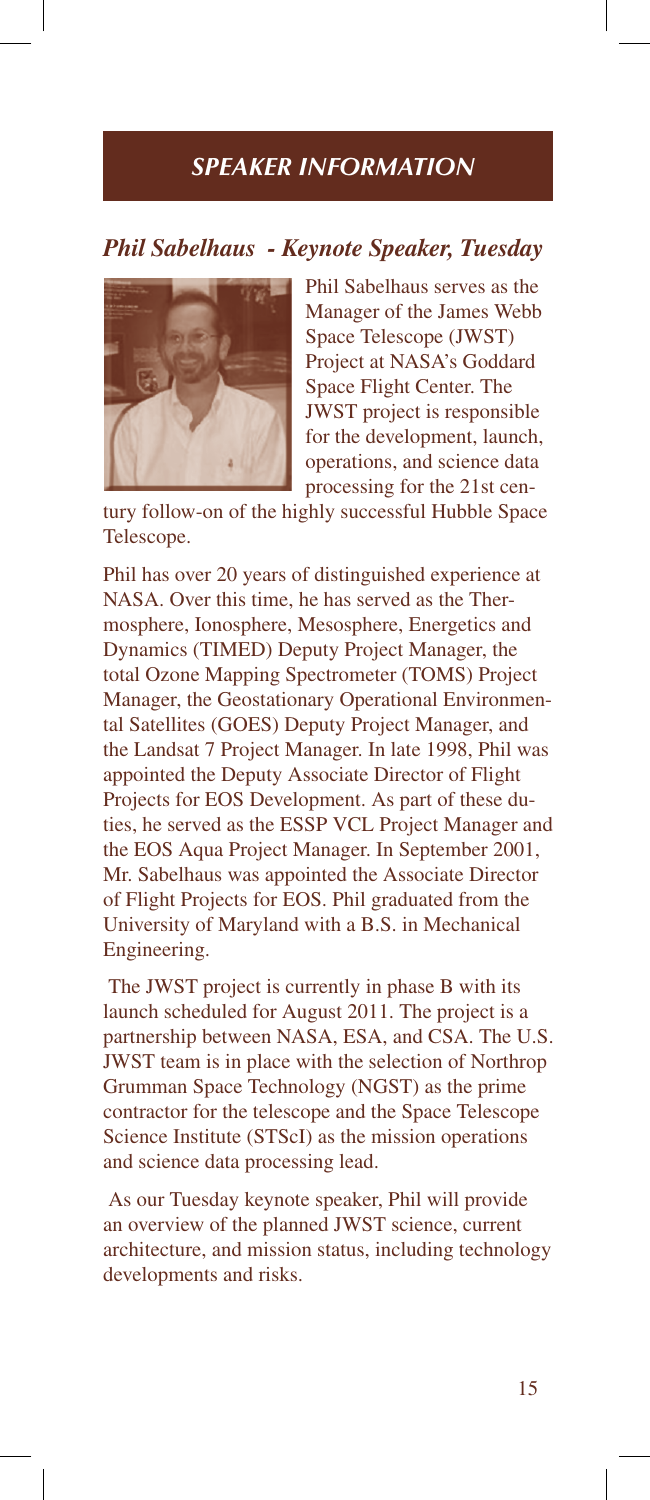### *David E. Smith - Keynote Speaker, Wednesday*



Dr. David Smith is the Head of the Laboratory for Terrestrial Physics at Goddard Space Flight Center and was educated at the Universities of Durham and London in England in mathematics and space geophysics. David is the Principal Investigator

for the Laser Altimeter instrument (MOLA) on the Mars Global Surveyor Spacecraft currently operating at Mars, a Co-Investigator responsible for gravity and laser altimetry on the MESSENGER mission to Mercury due for launch this May, and a Co-Investigator on the Dawn mission to the asteroids Vesta and Ceres. He was also a member of the Science Team for the Lunar Clementine mission.

As our Wednesday keynote speaker, David will provide an overview of the Lunar Reconnaissance Enabling Exploration.

#### *Frank Cepollina - Keynote Speaker, Thursday*



As head of NASA's Hubble Space Telescope Development Project, Mr. Frank Cepollina is responsible for the development and installation of all the new science instruments and hardware that keep Hubble on the cutting edge. His distinguished career

includes work on NASA's first serviceable Multimission Modular Spacecraft, the Explorer Platform, and serving as Project Manager for the Solar Maximum Repair Mission. Mr. Cepollina directed the design of the generic servicing platforms and instrument carriers that would be used on Hubble and many other NASA spacecraft. He has been involved in designing Hubble's astronaut interfaces and power tools since the inception of the Shuttle Program.

As our Thursday keynote speaker, Frank will discuss the benefits of satellite servicing, particularly with regard to Hubble.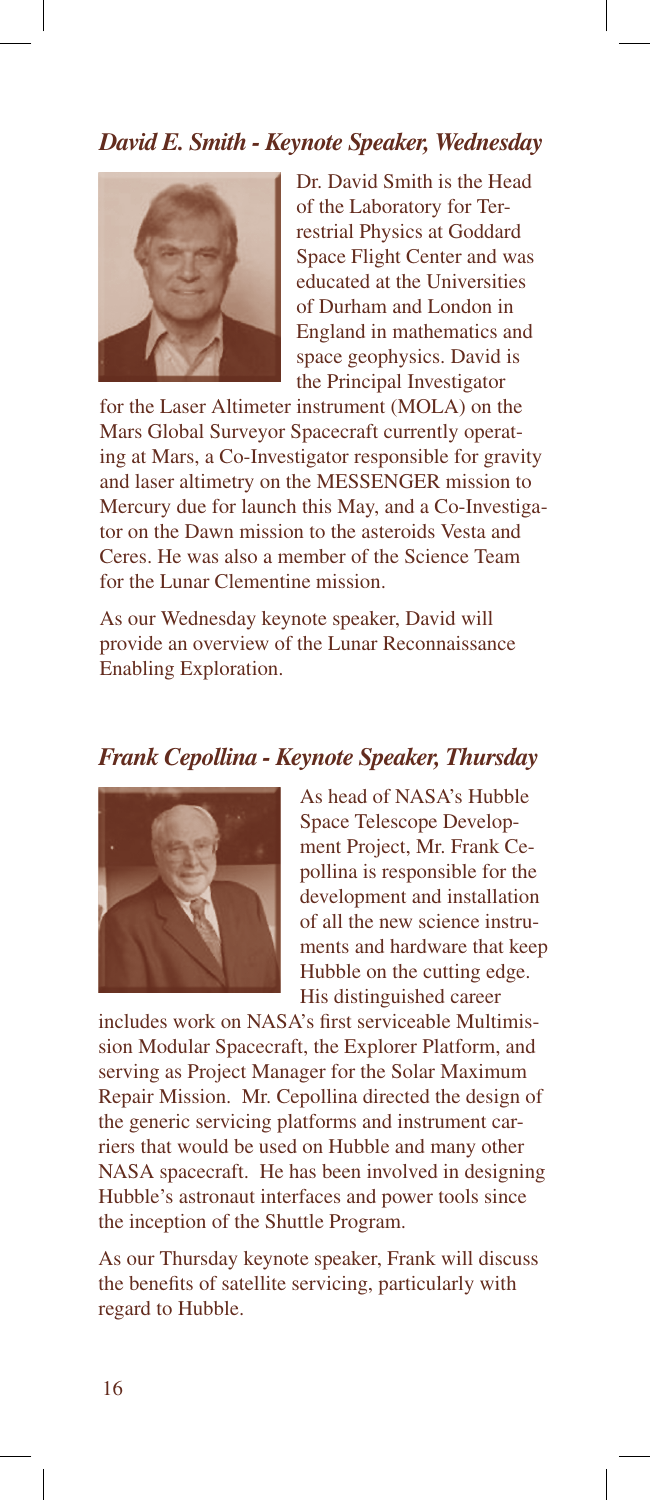# *MEETING MANAGEMENT COMMITTEE*

### **General Chair**

*William N. Breeden III Lockheed Martin Space Systems Company-Denver*

**Technical Program Chair** *Robert L. Tomkiewicz The Johns Hopkins University Applied Physics Laboratory*

**Tutorial Co-Chair** *William O. Wilkinson The Johns Hopkins University Applied Physics Laboratory*

**Tutorial Co-Chair** *Nabil Copty ManTech International at GSFC*

**Past General Chair** *Terry C. Fisher Caltech Jet Propulsion Laboratory*

### **Budget Chair**

*John D. Hazen Boeing Information, Space & Defense Systems Group*

#### **Vendor Displays Chair**

*John D. Campbell Consultant*

**Publication Chair** *Stan Wojnar*

*NASA Goddard Space Flight Center*

**Publicity Chair** *Harold G. Fox Consultant*

#### **IEST Executive Director**

*Julie Kendrick Institute of Environmental Sciences & Technology*